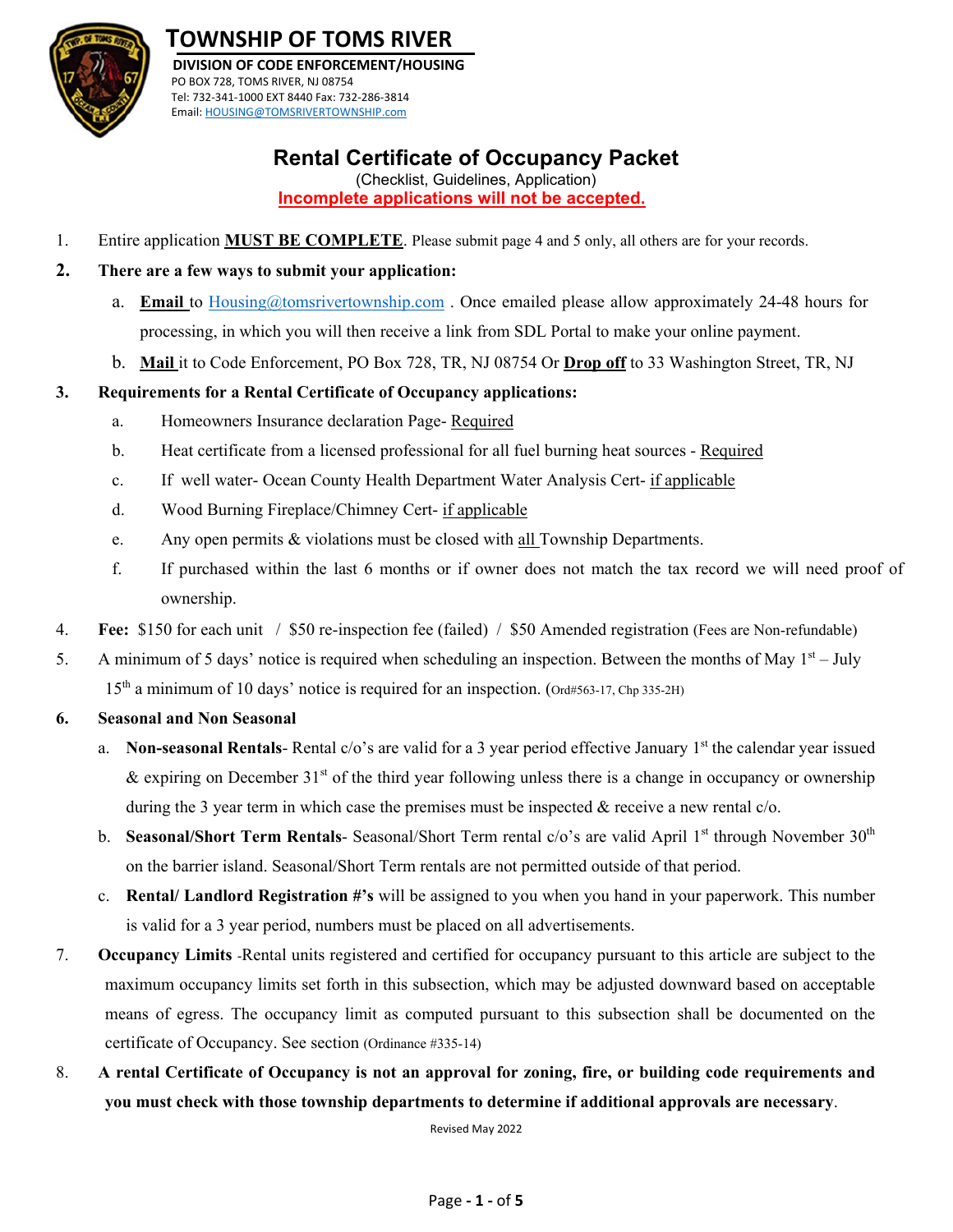# **RENTAL C/O GUIDELINES**

#### **Please note that this is only a guide and is not all inclusive**

## **General:**

 All open permits/violations with all Township Departments must be closed out prior to scheduling your rental inspection.

All homes that were deemed substantially damaged must come into compliance prior to scheduling your rental C/O.

## **Exterior Property:**

- Exterior grounds clean of trash, debris, high grass, weeds & leaves.
- Unregistered/ inoperable vehicles must be removed from the premises.
- Outside of house clean, trimmed & neat. Paint not peeling, chipped, or warn. Free from holes & breaks.
- Roof, chimney, siding, gutters & downspouts all intact & clean with no missing pieces or obstructions.
- Handrails are required where there are 4 or more risers over 30 inches in height & for all stairs used for egress.
- All outside showers must be clean, sanitary & free from leaks & must have proper drainage.
- All bulkheads & docks shall be intact, secured, & free from rotted boards.
- Outside sheds must have locks/latches
- Accessory Structures such as sheds, garages, fences & walls must be structurally sound & maintained.

## **Interior of Property:**

- Ready for occupancy, freshly painted, in good repair, structurally sound & sanitary.
- All surfaces including basement, clear of mold and mildew.
- Carpets, tile, & all other floorings should be clean & free from rips or warn areas. If not, replace & secure.
- Closets must have doors, poles, & proper shelves secured. Sliding closet doors must have door guides secured to floor.
- Must be free from infestation of rodents and insects of any kind.

## **Windows:**

- There shall be at least one window in every bedroom & living room.
- Every operable window shall be easily opened & capable of being held in position by window hardware.
- Windows locking devices should be in proper working order. No loose or missing glass, glazing, chipping or peeling paint.
- All operable windows must have screens that are free from tears and holes.
- All basement windows must have tight fitting covers.

### **Doors:**

- All bedrooms & bathrooms must have privacy doors w/ an operable latch & privacy lock. No Key locks or deadbolts.
- Sliding doors shall open & close freely, have working locks, & an operating screen free of tears & holes.
- Doors must open & close freely & latch properly within the frame.

### **Appliances & Utilities:**

- Electric, gas, & water must be turned on (including seasonal rentals). **If well water, a copy of Ocean County Health Dept. Water Analysis Certificate is required at time of application.**
- All furnished major appliances must be cleaned and operable. (No food is to be left in refrigerator)
- Regardless of season, if you have a heat source, please provide us with a heat certification/invoice from a licensed professional. All fireplaces & furnaces must be inspected/cleaned once per year and a copy of the invoice must be provided with the application.
- All heat outlets must be permanent & secured to wall.
- Plumbing fixtures shall be in working order; no leaks or mildew in any faucet, under sinks & showers/tubs.
- On all self-installed wood burning stove and fireplaces, you must show proof of inspection approval by Toms River Township Building Department.
- All electric must be operable & in safe working order; all switches & outlets must be free of chips & paint.
- GFCI (Ground Fault Circuit Interrupters) must be installed within 6 ft. of any water source such as kitchen, bathrooms, laundry rooms, etc. but not limited to garages, unfinished basements, exterior of home, etc.
- **Please be advised if any electrical work/repairs are needed as a result of your rental inspection, the work/repairs must be conducted by a licensed electrician. (Invoice must be provided).**

**Smoke Alarms, Carbon Monoxide detectors, and Fire Extinguisher:** Requirements in accordance with NJAC 5:70-4.19 for additional information please see page 3 of rental packet.

Revised May 2022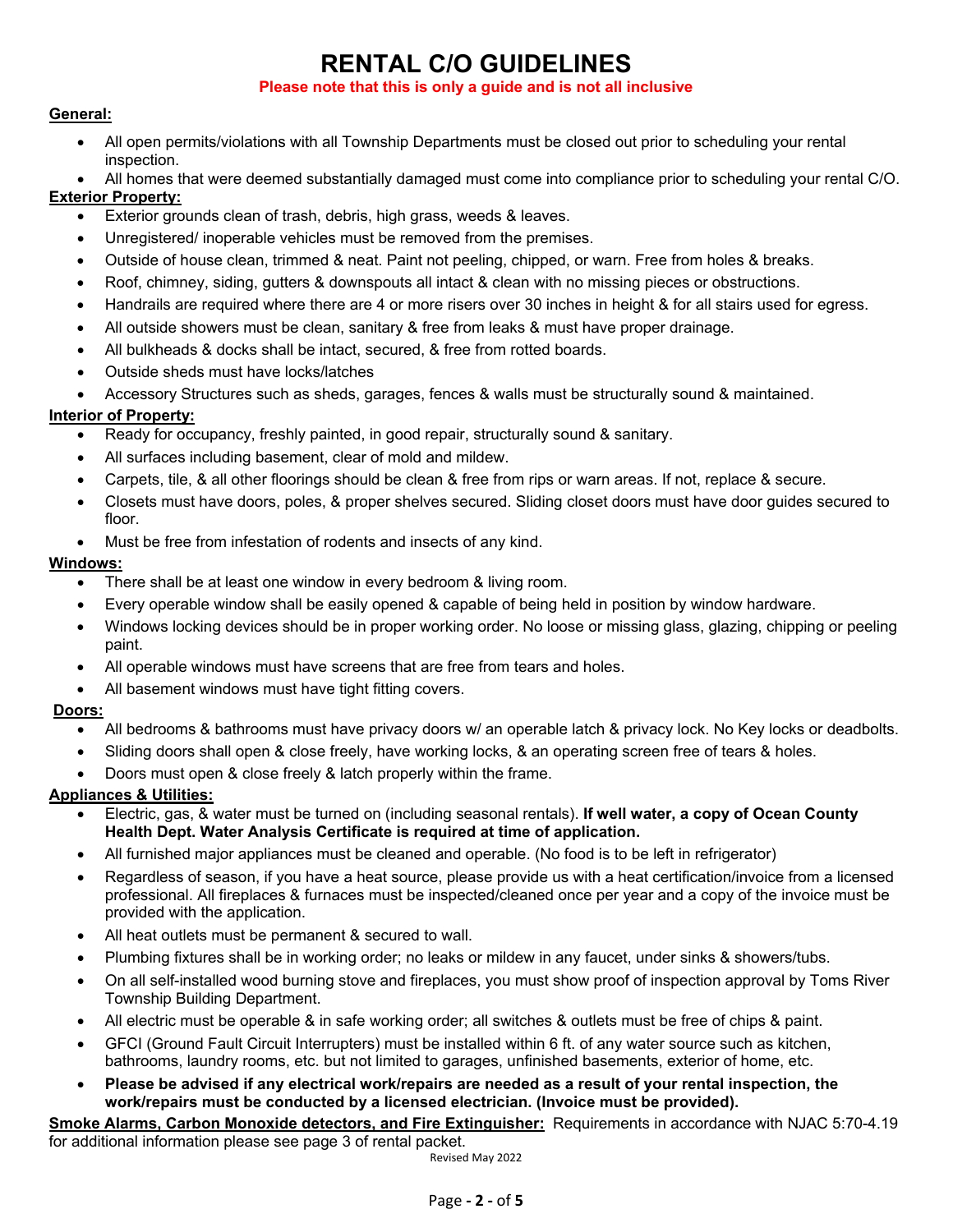## **Smoke Alarms, Carbon Monoxide Alarms and Portable Fire Extinguishers Requirements in accordance with NJAC 5:70‐4.19**

#### **SMOKE ALARMS:**

- **Prior to 1984** you should have a minimum of 10 year sealed battery operated smoke alarms on each level of the home and placed within 10 feet of each sleeping area.
- **NOTE:** If you have done any alteration or addition to your home, you should have upgraded your alarms.
- 1984 1990 Requires interconnected electric (Hard‐wired) smoke alarms with battery back‐up on each level.
- 1991 Present Interconnected electric (Hard‐wired) smoke alarms with battery back‐up in each sleeping room, within 10 feet of each sleeping room door (Outside Room), & each level of the residence including basements.
- **NOTE: Working smoke alarms for all years are required to be on every level of the residence including basements. Hardwired smoke alarms shall be maintained in working order, if only battery operated they must be a 10 year sealed battery detector.**

#### **CARBON MONOXIDE ALARMS:**

• Carbon monoxide alarms shall be installed in all dwelling units, except for those that do not contain a fuel burning appliance or have an attached garage. Carbon monoxide alarms shall be installed and maintained within 10 feet of the sleeping areas.

#### **FIRE EXTINGUISHER:**

- A portable fire extinguisher shall be within 10 feet of the kitchen and located in the path of egress.
- The top of the extinguisher shall not be more than 5 feet above the floor.
- The extinguisher shall be readily accessible and not obstructed from view.
- The extinguisher shall have operating instructions and be mounted using the manufacturers hanging bracket.
- The extinguisher shall be an approved listed and labeled type with a minimum rating of 2A-10B:C and be no more than 10 pounds.
- The extinguisher shall be serviced and tagged by a certified Division of Fire Safety contractor within the past 12 months or a receipt for a recently purchased extinguisher must be provided.



Revised May 2022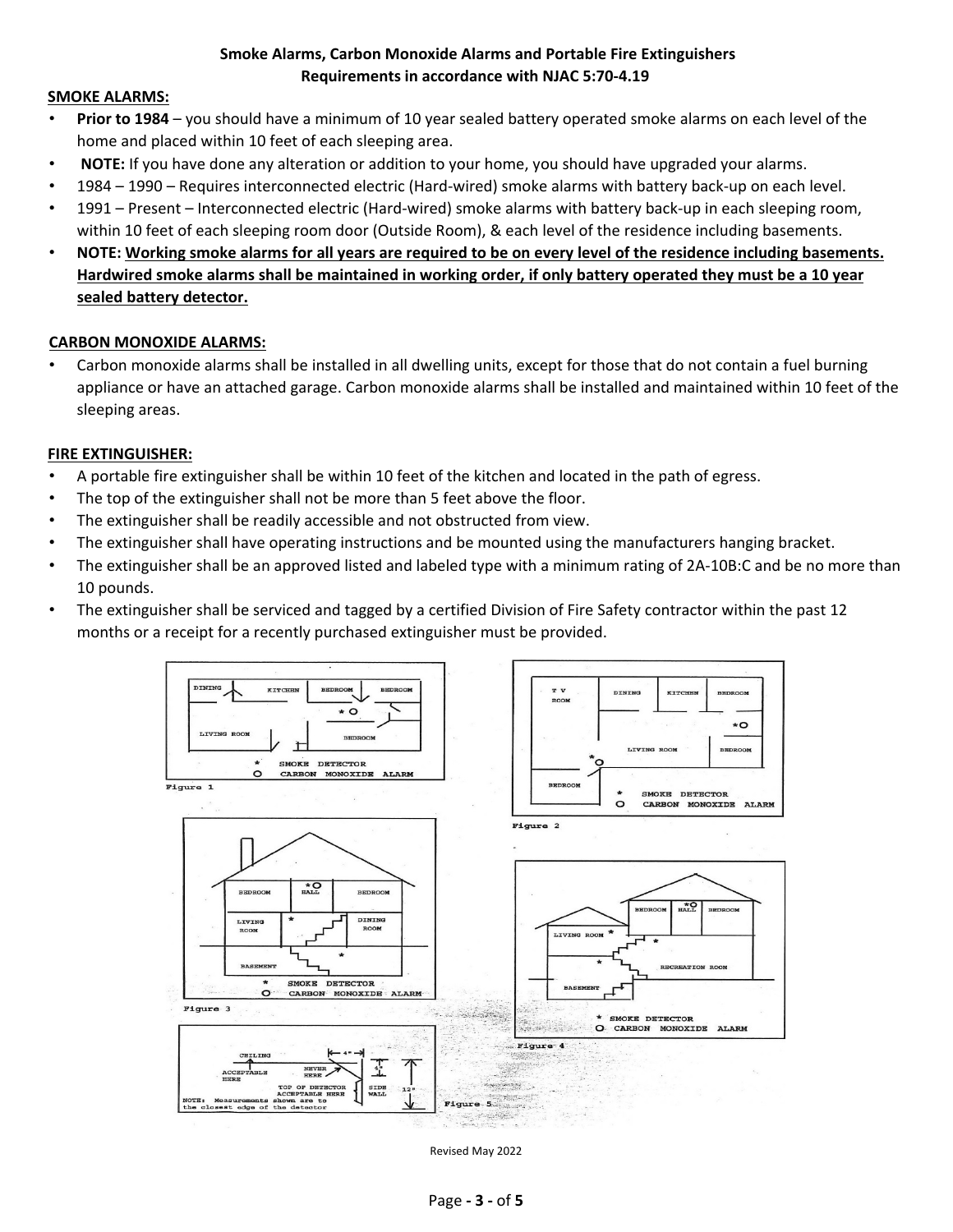

# **TOWNSHIP OF TOMS RIVER**

| <b>TOWNSHIP OF TOMS RIVER</b>                | <b>OFFICIAL USE ONLY:</b>      |
|----------------------------------------------|--------------------------------|
| DIVISION OF CODE ENFORCEMENT/HOUSING         | Verify Owner<br>Insurance      |
| PO BOX 728, TOMS RIVER, NJ 08754             | No OP/Viol<br><b>Heat Cert</b> |
| Tel: 732-341-1000 EXT 8440 Fax: 732-286-3814 | Well<br>Processed              |
| Email: HOUSING@TOMSRIVERTOWNSHIP.COM         | Call/Email<br>Chimney          |
|                                              | Paid                           |

## **APPLICATION FOR RENTAL CERTIFICATE OF OCCUPANCY AND RENTAL/LANDLORD REGISTRATION**

**Fee for Initial inspection:** \$150 **Re-inspection** (failed unit) \$50 (Cash, Check, Money Order, Credit card, online credit card link will be emailed from SDL Portal) Please make all checks and money orders out to Toms River Township. All Fees are Non-refundable.

## **INCOMPLETE APPLICATIONS WILL BE REJECTED AND RETURNED**

## **DECLARATION OF PROPERTY CHARACTERISTICS**

| <b>Check one:</b> |                                                | <b>Single Family</b> $\Box$ Two Family $\Box$ <b>Multiple Dwelling</b> (3 or more dwelling units) |                                                                                                                                                                                                                                                                                                                                                                                                              |
|-------------------|------------------------------------------------|---------------------------------------------------------------------------------------------------|--------------------------------------------------------------------------------------------------------------------------------------------------------------------------------------------------------------------------------------------------------------------------------------------------------------------------------------------------------------------------------------------------------------|
| <b>Check one:</b> | Year Round Rental   Seasonal Rental            |                                                                                                   |                                                                                                                                                                                                                                                                                                                                                                                                              |
| <b>Check one:</b> | Furnished<br>Unfurnished                       |                                                                                                   |                                                                                                                                                                                                                                                                                                                                                                                                              |
| <b>Check one:</b> | $City Water$                                   |                                                                                                   | Well Water (If well water, Ocean County Health Department Water analysis Cert if required with application)                                                                                                                                                                                                                                                                                                  |
| <b>Check one:</b> |                                                | Fuel Burning Heat (Gas, Oil)   Electric heat   No heat source                                     |                                                                                                                                                                                                                                                                                                                                                                                                              |
| <b>Check one:</b> |                                                | Wood/Coal burning stove/fireplace: Ves   No (If yes, Fireplace/Chimney cert if required)          |                                                                                                                                                                                                                                                                                                                                                                                                              |
| <b>Check one:</b> |                                                | Basement: $\Box$ Yes $\Box$ No If yes, $\Box$ Finished $\Box$ Unfinished                          |                                                                                                                                                                                                                                                                                                                                                                                                              |
|                   |                                                |                                                                                                   |                                                                                                                                                                                                                                                                                                                                                                                                              |
|                   |                                                |                                                                                                   |                                                                                                                                                                                                                                                                                                                                                                                                              |
|                   |                                                |                                                                                                   |                                                                                                                                                                                                                                                                                                                                                                                                              |
|                   |                                                |                                                                                                   |                                                                                                                                                                                                                                                                                                                                                                                                              |
|                   | <b>Owners Name:</b> Must match Tax Records:    |                                                                                                   |                                                                                                                                                                                                                                                                                                                                                                                                              |
|                   |                                                |                                                                                                   | In the case of a partnership, corporation, LLC, Etc. the name, address, and phone number shall be provided for each individual partner. See page 5.                                                                                                                                                                                                                                                          |
|                   |                                                |                                                                                                   | <b>Owners Address:</b> Town/State/zip_                                                                                                                                                                                                                                                                                                                                                                       |
|                   |                                                |                                                                                                   |                                                                                                                                                                                                                                                                                                                                                                                                              |
|                   |                                                |                                                                                                   |                                                                                                                                                                                                                                                                                                                                                                                                              |
| Email:            |                                                |                                                                                                   |                                                                                                                                                                                                                                                                                                                                                                                                              |
|                   |                                                |                                                                                                   |                                                                                                                                                                                                                                                                                                                                                                                                              |
|                   |                                                |                                                                                                   |                                                                                                                                                                                                                                                                                                                                                                                                              |
|                   |                                                |                                                                                                   |                                                                                                                                                                                                                                                                                                                                                                                                              |
|                   |                                                |                                                                                                   |                                                                                                                                                                                                                                                                                                                                                                                                              |
|                   |                                                |                                                                                                   | Ocean County Authorized Representative: (MUST BE FILLED OUT IF OWNER DOES NOT RESIDE IN OCEAN COUNTY) (Relative, Neighbor, Friend, Etc)                                                                                                                                                                                                                                                                      |
|                   |                                                |                                                                                                   | Name: Phone #: Phone #: Phone #: Phone #: Phone #: Phone #: Phone #: Phone #: Phone #: Phone #: Phone #: Phone #: Phone #: Phone #: Phone #: Phone #: Phone #: Phone #: Phone #: Phone #: Phone #: Phone #: Phone #: Phone #:                                                                                                                                                                                |
|                   |                                                |                                                                                                   |                                                                                                                                                                                                                                                                                                                                                                                                              |
|                   |                                                |                                                                                                   |                                                                                                                                                                                                                                                                                                                                                                                                              |
|                   |                                                |                                                                                                   | <b>Tenant(s) Name(s)</b> Must be provided prior to occupancy example to the state of the state of the state of the state of the state of the state of the state of the state of the state of the state of the state of the state of                                                                                                                                                                          |
|                   |                                                | your inspection. For your convenience, we narrowed down time frames for your inspection.          | Inspections take place M-F (Except for Holidays) between 9am - 4pm: Administrative staff will contact you via email/phone to set up                                                                                                                                                                                                                                                                          |
|                   |                                                | To better assist you, please select a preferred time frame: Mainland:   9-12 or                   | $\begin{array}{cc} 1-4 \end{array}$<br><b>Barrier Island:</b><br>$9-1$                                                                                                                                                                                                                                                                                                                                       |
|                   |                                                | Owner or authorized representative over 18 must be present at the time of inspection.             |                                                                                                                                                                                                                                                                                                                                                                                                              |
|                   | Who will be at the inspection?<br><b>Owner</b> | Agent  <br> Other                                                                                 | Phone # $\frac{1}{\sqrt{1-\frac{1}{2}}\sqrt{1-\frac{1}{2}}\sqrt{1-\frac{1}{2}}\sqrt{1-\frac{1}{2}}\sqrt{1-\frac{1}{2}}\sqrt{1-\frac{1}{2}}\sqrt{1-\frac{1}{2}}\sqrt{1-\frac{1}{2}}\sqrt{1-\frac{1}{2}}\sqrt{1-\frac{1}{2}}\sqrt{1-\frac{1}{2}}\sqrt{1-\frac{1}{2}}\sqrt{1-\frac{1}{2}}\sqrt{1-\frac{1}{2}}\sqrt{1-\frac{1}{2}}\sqrt{1-\frac{1}{2}}\sqrt{1-\frac{1}{2}}\sqrt{1-\frac{1}{2}}\sqrt{1-\frac{1}{$ |
|                   |                                                | Revised May 2022                                                                                  |                                                                                                                                                                                                                                                                                                                                                                                                              |